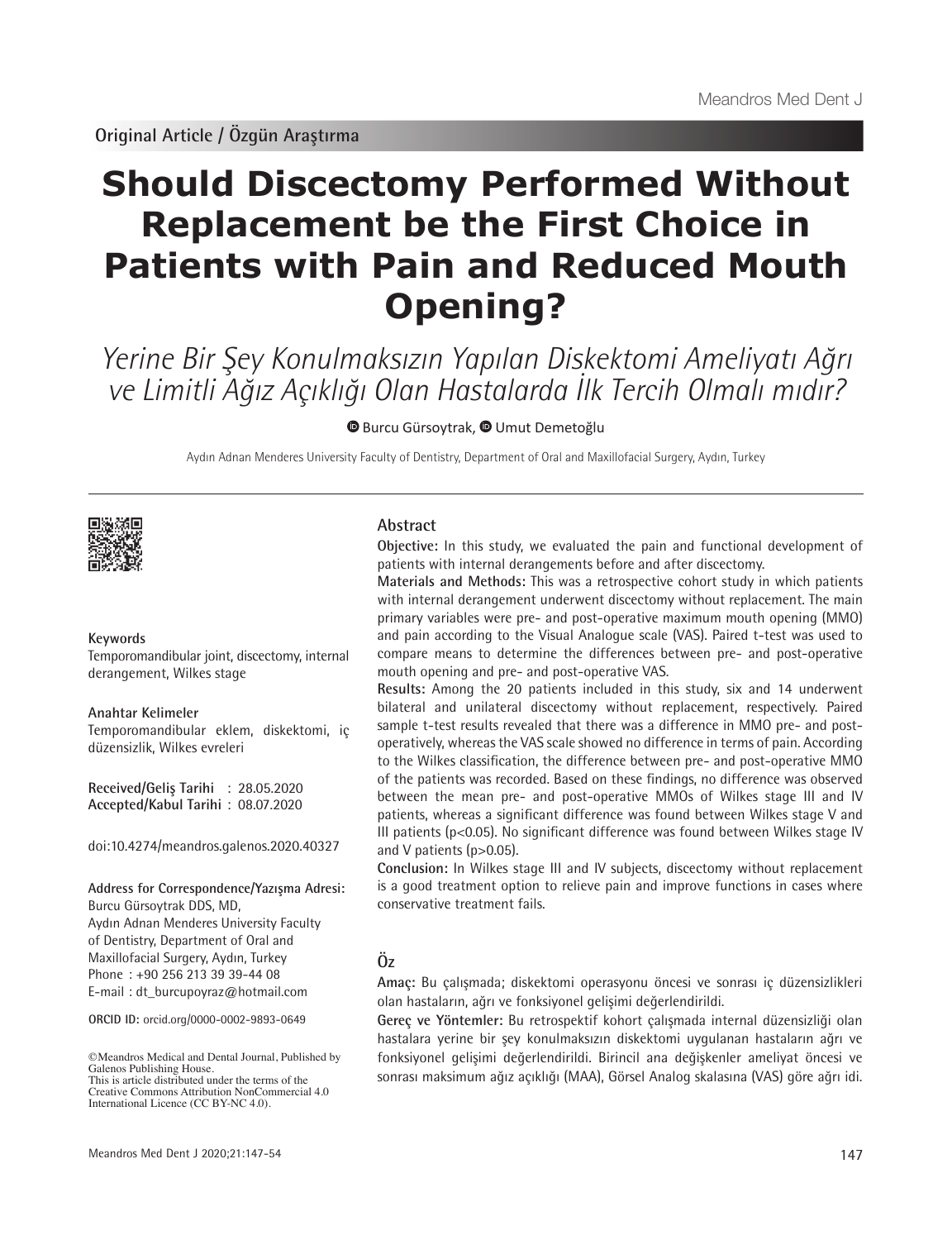Ortalamaları, farklılıkları, ameliyat öncesi ve sonrası ağız açıklığı ile ameliyat öncesi ve sonrası VAS'si belirlemek için eşleştirilmiş örnekelem t-testi kullanıldı.

**Bulgular:** Altısı bilateral ve 14'ü unilateral olmak üzere yerine bir şey konulmaksızın diskektomi uygulanan toplam 20 hasta çalışmaya dahil edildi. Eşleştirilmiş örneklem t-testi sonuçları; ameliyat öncesi ve sonrası MAA'da bir fark olduğunu, VAS ölçeğinde ise ağrı açısından fark olmadığını göstermiştir. Wilkes sınıflandırmasına göre hastaların ameliyat öncesi ve sonrası MAA değerleri arasındaki fark hastaların dosya verilerinden kaydedilmiştir. Bu bulgulara dayanarak, evre III ve IV'teki hastaların ameliyat öncesi ve sonrası ortalama MAA'ları arasında fark gözlenmezken, evre V ve III'teki hastalar arasında anlamlı bir fark görülürken (p<0,05); Wilkes evre IV ve V arasında anlamlı fark bulunmamıştır (p>0,05).

**Sonuç:** Wilkes III ve IV hastalarında yerine bir şey konulmaksızın diskektomi, konservatif tedavinin başarısız olduğu durumlarda ağrıyı hafifletmek ve fonksiyonları iyileştirmek için iyi bir tedavi seçeneğidir.

# **Introduction**

Internal derangement of temporomandibular joint (TMJ) refers to the abnormal relationship between the articular disc and mandibular condyle, fossa, and articular tubercle (1). Internal derangements of TMJ are traumatic-origin and progressive organic lesions. Since progressive degenerative conditions may occur, its effective clinical evaluation has become important (2). Internal derangements of TMJ have a significant place among the joint disorders and are the most difficult cases treated by maxillofacial surgeons (3). These derangements are in close relationship with the displacement of the disc. Symptoms are usually pain in muscles, preauricular or TMJ region. Besides the pain, TMJ sounds called crackling or crepitus are often heard in patients with TMJ as well as limitation and deviation during mandibular movements (4,5). Some patients experience a reduced joint dysfunction following a short joint crackling and popping history and although symptoms of displaced disc or osteoarthritic changes and similar clinical symptoms are seen in most of these patients, they can continue their daily life activities without any limitation (6). Asymptomatic patients are prone to have unilateral distress in the joint and are at a lower stage of Wilkes classification compared to symptomatic patients, but in both cases, symptomless joint disc displacement is possible to occur (7). Patients usually have such symptoms as pain, dysfunction, having difficulties while opening their mouths and exhaustion. Making the differential diagnosis of TMJ disorders and defining the disease correctly are very important for the treatment. Symptoms of the disease can be easily confused with relatively simple muscle spasms. Anamnesis, a detailed clinical examination and advanced imaging techniques should be used in the

diagnosis of these disorders and the data should be carefully evaluated.

Numerous methods have been followed in the classification of internal TMJ derangements. There are many classifications that many researchers have created by their own methods. Although there are many classifications by researchers such as Helkimo and the classifications used with the modifications made on them, the most commonly used classification is the Wilkes classification. Wilkes classified this disorder according to the degenerative changes described during surgery (2).

For the last 40 years, various techniques have been used for joint surgery. These include repositioning of the disc, eminectomy, high condylectomy, discopexy, discectomy, modified condylectomy, arthroscopic lysis and lavage. Studies with long-term follow-up duration have reported several complications and high success rates for the patients who underwent discectomy alone without replacement (8,9). Of these, discectomy is the most widely used procedure for joint pain (10), which has the best long-term data results (11,12). Other signs include different underlying pathologies, their relation, the ability of the surgeon to interpret these symptoms because the symptoms of internal derangement of the joint are often confusing, and the selection of surgical technique (13,14).

This study aimed to evaluate the pre- and postoperative pain and the efficacy of discectomy used to improve the mandibular function in patients with internal derangement as well as evaluating the success of discectomy in patients at different stages of the Wilkes classification.

#### **Materials and Methods**

The study included patients who underwent discectomy without replacement to TMJ between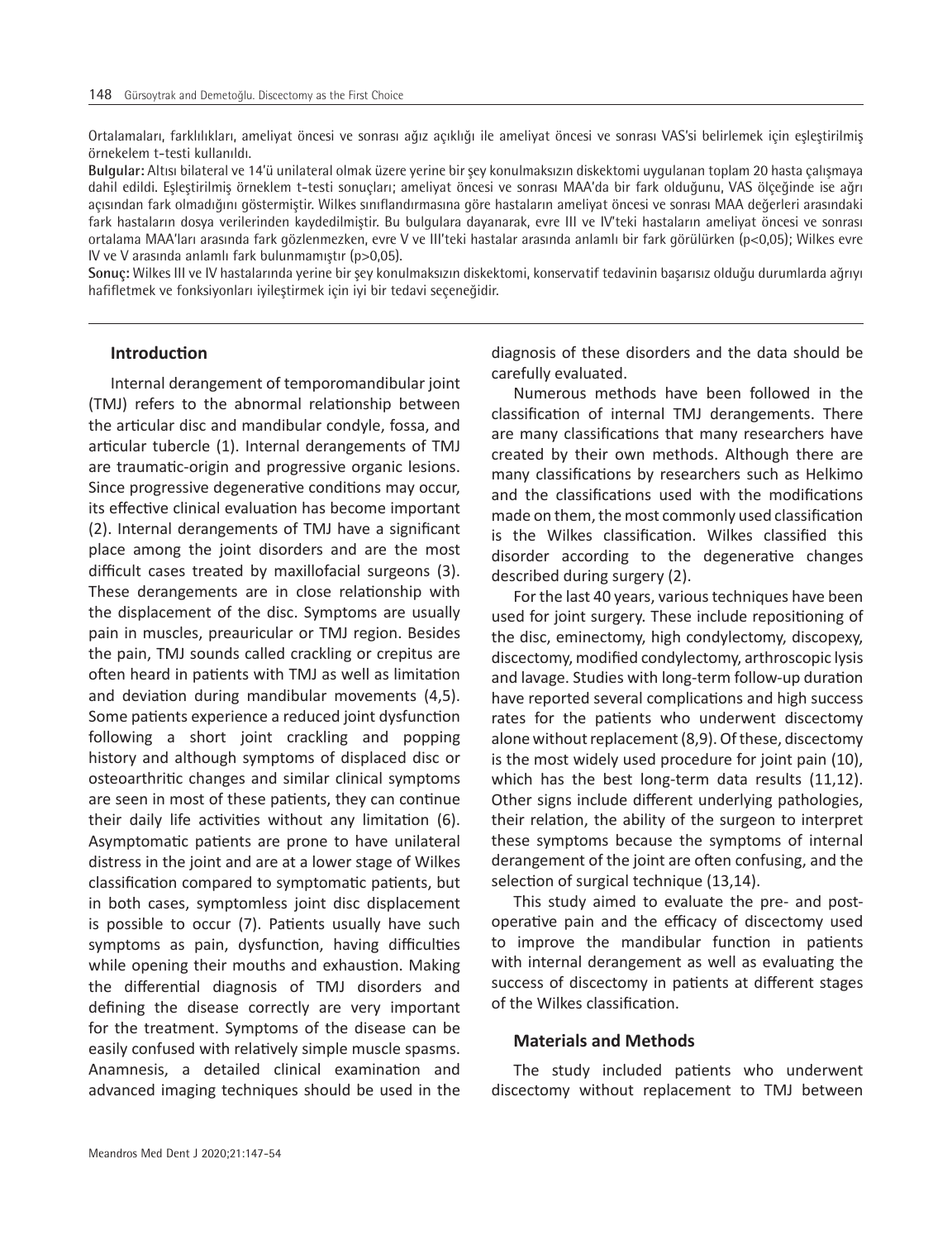2013 and 2018 at Aydın Adnan Menderes University Faculty of Dentistry (Aydın, Turkey). This retrospective cohort study was performed by two surgeons with similar experience and ethics committee approval was obtained and was conducted in accordance with the guidelines of the World Medical Association Declaration of Helsinki and the Local Ethics Committee of Adnan Menderes University (Aydın, Turkey) approved it with 2018/049 ethical number. An informed consent was obtained from all patients.

The inclusion criteria were as follows: 1) Patients above 18 years of age with painful mandibular movement and with a maximal mouth opening (MMO) of less than 35 mm. 2) Patients whose clinical examination was performed at least once, those who underwent magnetic resonance imaging (MRI) before the surgery, those who were diagnosed with internal derangement and classified according to the Wilkes classification. 3) Patients who had previously been diagnosed with internal derangement and did not respond to non-surgical medical treatments applied including hot application, soft diet, acupuncture, transcutaneous electrical nerve stimulation, massage, physiotherapy, occlusal splint, and arthrocentesis. Only subject 8,9,10,11 and 19 who had normal MMO but discectomy had been done from violent pain.

Surgical indication was decided considering the clinical diagnosis, findings and symptoms. For all patients, modified endaural approach, described by Al-Kayat and Bramley, was used for discectomy (Figure 1). When the lateral joint surface was reached, local anaesthesia was performed for haemorrhage in the upper joint cavity and the horizontal incision was applied and the disc was isolated from all surfaces and removed through blunt dissection. The mandibular MMO was manipulated and joint surfaces were observed to ensure an easy condylar rotation and translation. Then, hyaluronic acid was injected into the region to provide lubrication in the mandibular movement and the wound was closed with all layers. All patients were given 1 gr cefazolin and 8 mg dexamethasone intravenously.

#### **Study Variables**

The primary main variables were pre and post-operative MMO, pain according to the visual analogue scale (VAS). A standard compass was used to measure the MMO from the incisal angles of the maxillary and mandibular incisors. In addition to these main variables, pain in the pre and post-operative movements according to the VAS, clicking, muscle pain and TMJ pain in palpation were also evaluated. All patients were graded according to the Wilkes classification before the operation, and the degree of relief was recorded after these operations.

#### **Statistical Analysis**

Paired t-test was used to determine means, differences, pre and post-operative mouth opening, and pre and post-operative VAS. Statistical analysis was performed using SPSS software and a p value of <0.05 was considered statistically significant.

Tukey test was used to identify the variables in the groups to evaluate whether they caused the differences. The significance levels were assessed by a difference of less than 0.05 (p<0.05).

# **Results**

There were 20 patients with complete files in this retrospective study. Of these patients, six and fourteen underwent bilateral and unilateral discectomy without replacement, respectively. Stages were determined according to Wilkes classification; six were at stage III, nine were at stage IV, and five were at stage V. These patients had many subjective



Figure 1. Intraoperative view of modified endaural approach and discectomy

a) temporalis superficialis facia b) disc c) fossa mandibularis d) eminence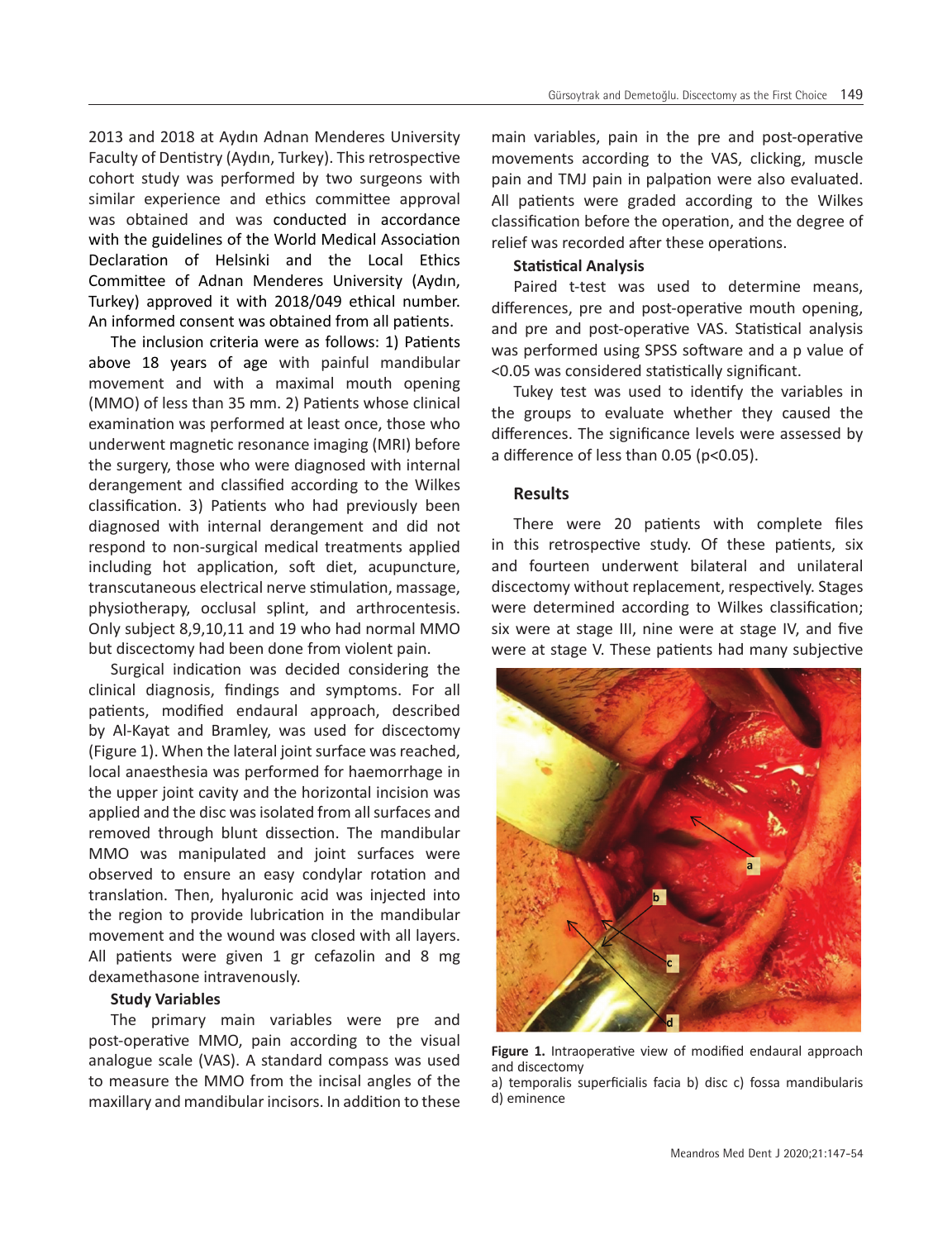|                | Table 1. Patients clinical outcome variables                                         |                |                   |                  |                 | after discectomy |                |                          |                                       |                                       |                                  |                                 |                                 |                                 |          |
|----------------|--------------------------------------------------------------------------------------|----------------|-------------------|------------------|-----------------|------------------|----------------|--------------------------|---------------------------------------|---------------------------------------|----------------------------------|---------------------------------|---------------------------------|---------------------------------|----------|
|                |                                                                                      |                | Preop             | Postop           | Preop           | Postop           | Preop          | Postop                   | Preop                                 | Postop                                | Preop                            | Postop                          | Preop                           | Postop                          | Wilkes   |
| Patient        | <b>Surgery</b>                                                                       | Age            | cliking           | <b>cliking</b>   | <b>MMO</b>      | <b>MINO</b>      | <b>SAV</b>     | SM                       | muscle<br>pain                        | muscle<br>pain                        | pain<br><b>IML</b>               | pain<br>$\overline{\mathsf{z}}$ | efficiency (VAS)<br>masticatory | efficiency (VAS)<br>masticatory | stage    |
|                | Left                                                                                 | 46             | $^{+}$            | $\,$             | 28              | $\overline{37}$  | 10             | 1                        | $\begin{array}{c} + \end{array}$      |                                       | $^{+}$                           | $\mathbf{I}$                    | $\Omega$                        | 1                               | $\sim$   |
| $\mathbf 2$    | Left                                                                                 | 74             | $^{+}$            | $\ddot{}$        | 32              | 30               | $\overline{0}$ | $\overline{ }$           |                                       |                                       | $^{+}$                           | $\mathbf{I}$                    | $\overline{0}$                  | $\infty$                        | Б        |
| S              | Right                                                                                | 34             | $\blacksquare$    | $\,{}^{+}\,$     | $\frac{1}{2}$   | 34               | $\overline{ }$ | S                        | $\mathbf I$                           | $\begin{array}{c} \hline \end{array}$ | $\mathbf I$                      | $^{+}$                          | $\overline{ }$                  | 5                               | 4        |
| 4              | Right                                                                                | 58             | $\ddot{}$         | $\blacksquare$   | 30              | 57               | $\overline{0}$ | 4                        | $^{+}$                                | $\blacksquare$                        | $^{+}$                           | $\mathbf{I}$                    | $\overline{0}$                  | 4                               | $\sim$   |
| 5              | Right                                                                                | 56             | $\,^+$            | $\mathbf{I}$     | 20              | 34               | G              | 1                        | $\,^+$                                | $\blacksquare$                        | $\,^+$                           | $\mathbf I$                     | $\infty$                        | 1                               | 4        |
| 6              | Right/Left                                                                           | 58             | $^{+}$            | $\mathbf{I}$     | $\frac{15}{2}$  | 33               | $\infty$       | $\overline{ }$           | $\mathbf{I}$                          |                                       | $\ddot{}$                        | $\mathbf{I}$                    | G                               | $\infty$                        | 4/5      |
| $\overline{ }$ | Right                                                                                | 61             | $\,^+$            | $\mathbf{I}$     | $\frac{34}{3}$  | 35               | ${}^{\circ}$   | 3                        | $\ddot{}$                             |                                       | $\,^+$                           | $\mathbf{I}$                    | $\infty$                        | 3                               | 4        |
| ${}^{\infty}$  | Right/Left                                                                           | 24             | $\,{}^{+}\,$      | $\ddot{}$        | Q <sub>b</sub>  | 41               | $\overline{a}$ | $\sim$                   | $\mathsf{I}\hspace{-1.5pt}\mathsf{I}$ | $\begin{array}{c} \hline \end{array}$ | $^{+}$                           | $\blacksquare$                  | $\Omega$                        | 3                               | 5/3      |
| $\sigma$       | Right                                                                                | 46             | $\ddot{}$         | $\blacksquare$   | 42              | 42               | 10             | $\sim$                   | $\ddot{}$                             |                                       | $\ddot{}$                        | $\mathbf{I}$                    | $\infty$                        | $\overline{\phantom{0}}$        | 4        |
| $\Omega$       | Right                                                                                | 32             | $^{+}$            | $\blacksquare$   | 42              | 35               | $\overline{1}$ | ${}^{\infty}$            | $\mathbf{I}$                          | $\,^+$                                | $\mathbf{I}$                     | $\qquad \qquad +$               | $\sim$                          | 6                               | 4        |
| 11             | Right/Left                                                                           | 39             | $\mathbf I$       | $\mathbf{I}$     | 23              | 35               | $\Omega$       | $\sim$                   | $\,{}^{+}\,$                          | $\blacksquare$                        | $\boldsymbol{+}$                 | $\blacksquare$                  | $\Omega$                        | $\sim$                          | 4/3      |
| 12             | Left                                                                                 | 27             | $\blacksquare$    | ı                | 15              | 35               | $\overline{ }$ | $\circ$                  |                                       |                                       | $\begin{array}{c} + \end{array}$ | $\mathbf{I}$                    | $\infty$                        | $\overline{\phantom{0}}$        | $\infty$ |
| 13             | Left                                                                                 | $\overline{4}$ | $\ddot{}$         | $\,^+$           | $\frac{2}{3}$   | 39               | G              | 1                        | $\ddot{}$                             | $\blacksquare$                        | $\qquad \qquad +$                | $\mathbf I$                     | $\overline{0}$                  | $\sim$                          | 3        |
| 14             | Left                                                                                 | 55             | $\boldsymbol{+}$  | $\boldsymbol{+}$ | $\frac{25}{2}$  | 42               | $\infty$       | Ţ                        | $\ddot{}$                             |                                       |                                  | $\mathbf I$                     | 4                               | $\overline{\phantom{0}}$        | 4        |
| 15             | Right/Left                                                                           | 41             | $^{+}$            | $\ddot{}$        | $\frac{1}{2}$   | 20               | $\infty$       | $\overline{ }$           | $\pmb{+}$                             | +                                     | $\pmb{+}$                        | $\pmb{+}$                       | G                               | $\infty$                        | 5/5      |
| 16             | Left                                                                                 | 55             | $\mathbf{I}$      | $\mathbf{I}$     | $\overline{27}$ | 36               | $\Omega$       | $\overline{ }$           | $\mathbf I$                           |                                       | $\pmb{+}$                        | $\mathbf I$                     | $\Omega$                        | $\overline{ }$                  | $\sim$   |
| 17             | Right                                                                                | 35             | $^{+}$            | $\mathbf I$      | 15              | $\overline{5}$   | $\overline{a}$ | $\sim$                   | $^{+}$                                | $\mathbf{I}$                          | $\ddot{}$                        | $\mathbf I$                     | $\Omega$                        | $\sim$                          | $\infty$ |
| 18             | Right                                                                                | 51             | $\ddot{}$         | $\mathbf{I}$     | 20              | 36               | $\infty$       | $\overline{\phantom{0}}$ | $\ddot{}$                             |                                       | $\ddot{}$                        | $\mathbf{I}$                    | $\infty$                        | $\overline{\phantom{0}}$        | 4        |
| 19             | Right/Left                                                                           | 34             | $\qquad \qquad +$ | $^{+}$           | 45              | 37               | $\infty$       | 1                        | $\blacksquare$                        |                                       | $^{+}$                           | $\mathbf I$                     | $\sigma$                        | $\sim$                          | 5/4      |
| 20             | Right/Left                                                                           | 69             | $^{+}$            | $^{+}$           | 25              | 32               | $\infty$       | 4                        | $^{+}$                                | $\ddot{}$                             | $^{+}$                           | $^{+}$                          | $\infty$                        | LŊ                              | 4/3      |
|                | MMO: Maximum mouth opening, VAS: Visual Analogue scale, TMJ: Temporomandibular joint |                |                   |                  |                 |                  |                |                          |                                       |                                       |                                  |                                 |                                 |                                 |          |

symptoms, including joint pain, pain in chewing muscles and stiffness in the neck, clicking, pain in the mandibular movement, pain in palpation in the chewing muscles, opened or closed locks, limitation in chewing, and headache (Table 1).

The MMO and VAS scale in the patients' files were examined. Paired sample t-test results revealed that there was a difference in MMO before and after surgery, while VAS scale showed no difference in terms of pain (Table 2).

According to the Wilkes classification, the difference between pre and post-operative MMO of the patients was recorded. Tukey's test was used to determine whether the difference was significant according to the Wilkes classification. Mean pre and postoperative MMOs of the patients, who were at Wilkes stage III, were 24 mm and 36.71 mm, respectively. Mean pre and post-operative MMOs of the patients, who were at Wilkes stage IV, were 29.12 mm and 35.75 mm, respectively. Mean pre and post-operative MMOs of the patients, who were at Wilkes stage V, were 32.4 mm and 33.2 mm, respectively. Based on these findings, no difference was observed between the mean pre and postoperative MMOs of patients at stage III and IV, while a significant difference was found between the patients at stage V and III (p<0.05). No significant difference was found between Wilkes stage IV and V (p>0.05) (Table 3).

Three patients at Wilkesstage V andonepatient at Wilkesstage IV underwent modified condylectomy. The total number of condylectomies was four. Improvement was observed in terms of painand MMO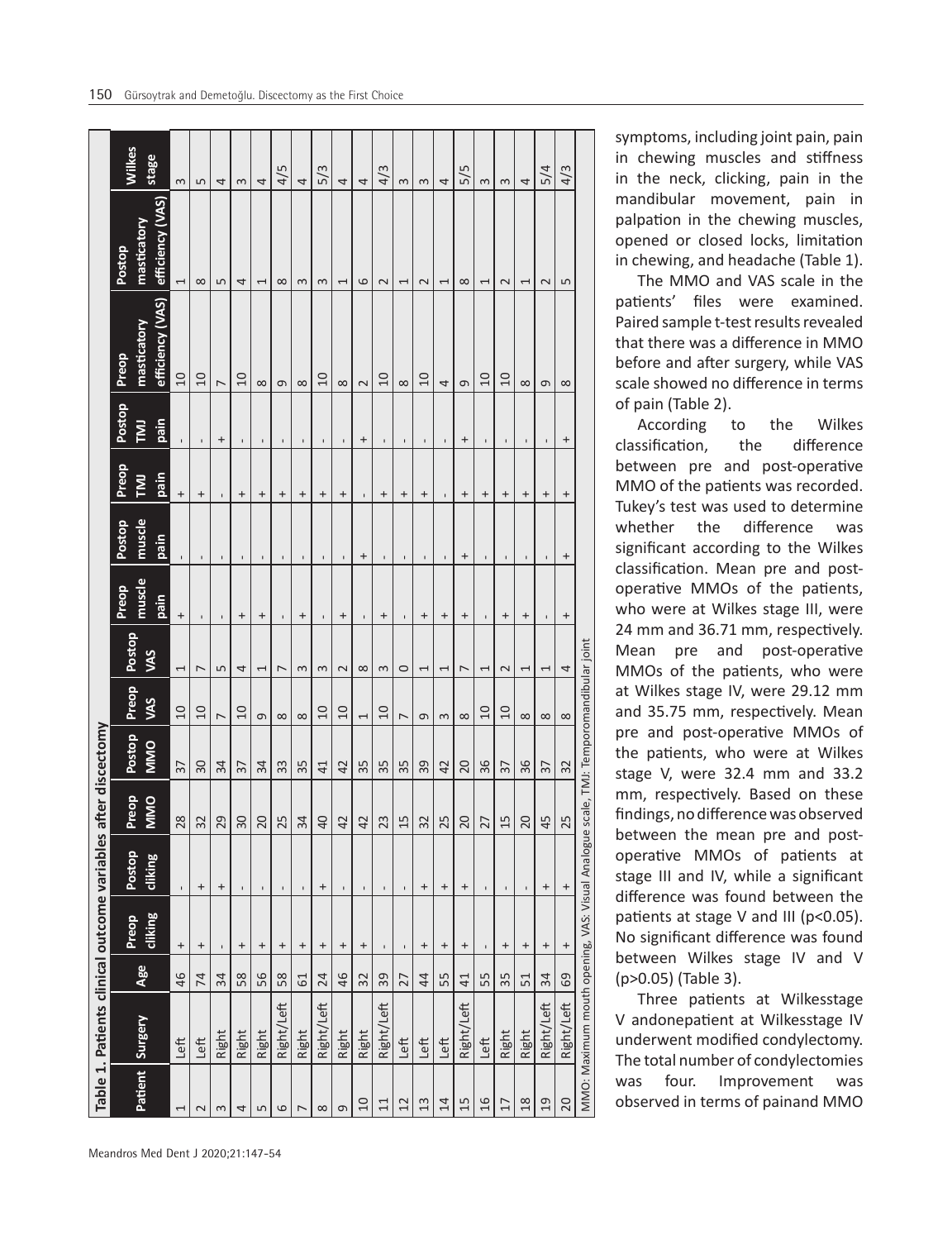in all of these patients who underwent a second surgery. Subject 2,6,15 classified Wilkes stage V and subject 10 classified Wilkes stage IV had an increase in the VAS from preoperative score a postoperative score (Table 1). This subjects also had a decrease in mouth opening. This subject 2,6,10,15 required further treatment and was the treatment condylectomy. Sixteen of 20 patients did not require a second surgical procedure.

# **Discussion**

In this retrospective study, patients with different rates of joint degeneration according to the Wilkes classification was treated with discectomy without replacement. There are studies in which a large number of displaced and deformed discs are reshaped and repositioned. There are also studies in which the degenerated disc is removed and replaced with temporary or permanent different disc materials. In another perspective, extracapsular approach as well as eminectomy and modified condylectomy without removing the risk are also preferred. There is no golden standard in the literature for any surgical technique with a potential of low morbidity and high success. Although many long-term studies have proven that discectomy without replacement provides successful results (15-17). In a study by Dimitroulis (18), discectomy performed with dermal graft has been reported to cause less crepitation sound during joint function, compared to discectomy. In a study by Holmund et al. (19), 24 chronic closed locks patients and 27 patients with reciprocal clicking underwent discectomy without replacement. As a result of the six-month follow-up of the patients, it was found that their MMO were 35 mm and above, functional development was at least 40%, and scoring downed below four in the VAS scale. In our study, among the patients, who underwent discectomy without replacement, MMO of those who were at Wilkes stage III increased by an average of 12.71 mm, while MMO of the patients at Wilkes stage IV and V increased by 6.63 mm and 0.8 mm on average, respectively. Among these patients, the status of those who were at Wilkes stage III and IV were found to be improved in terms of clicking, locking, pain in the palpation of muscles, and pain in mandibular movement. However, those who were at Wilkes stage V (subject 2,6,15) and IV (subject 10) underwent a high condylectomy due to the fact that their pains were not relieved. Following this, improvement was observed in terms of pain and MMO in four of these patients who underwent a second surgery. All of thesepatients (subject 2,6,10,15) who underwent a high condylectomy were relieved post-operatively.

| Table 2. Comparision of meanchanges in the clinic outcome variables                                         |    |                    |          |  |  |  |
|-------------------------------------------------------------------------------------------------------------|----|--------------------|----------|--|--|--|
|                                                                                                             | N  | <b>Correlation</b> | Sig.     |  |  |  |
| Preop cliking & postop cliking                                                                              | 26 | $-0.052$           | 0.800    |  |  |  |
| Preop muscle pain & postop muscle pain                                                                      | 26 | 0.220              | 0.279    |  |  |  |
| Preop TMJ pain & postop TMJ pain                                                                            | 26 | $-0.374$           | 0.060    |  |  |  |
| Preop MMO & postop MMO                                                                                      | 26 | 0.534              | $0.005*$ |  |  |  |
| Preop VAS & postop VAS                                                                                      | 26 | $-0.243$           | 0.233    |  |  |  |
| Preop masticatory efficiency & postop masticatory efficiency (VAS)                                          | 26 | $-0.068$           | 0.741    |  |  |  |
| MMO: Maximum mouth opening, VAS: Visual Analogue scale, TMJ: Temporomandibular joint, *Paired sample t-test |    |                    |          |  |  |  |

# **Table 3. According to the Wilkes classification, the difference between pre and post-operative maximum mouth opening of the patients**

|               |          | <b>Mean difference</b> | <b>Standard error</b> | Significant | Lower bound | Upper bound |
|---------------|----------|------------------------|-----------------------|-------------|-------------|-------------|
|               | Wilkes 4 | 4.83838                | 2.80937               | 0.219       | $-2.1972$   | 11.8740     |
| Wilkes 3      | Wilkes 5 | 9.61111                | 3.29428               | $0.020*$    | 1.3611      | 17.8611     |
| Wilkes 4      | Wilkes 3 | $-4.8383$              | 2.80937               | 0.219       | $-11.8740$  | 2.1972      |
|               | Wilkes 5 | 4.77273                | 3.17223               | 0.307       | $-3.1716$   | 12.7171     |
| *Tukey's test |          |                        |                       |             |             |             |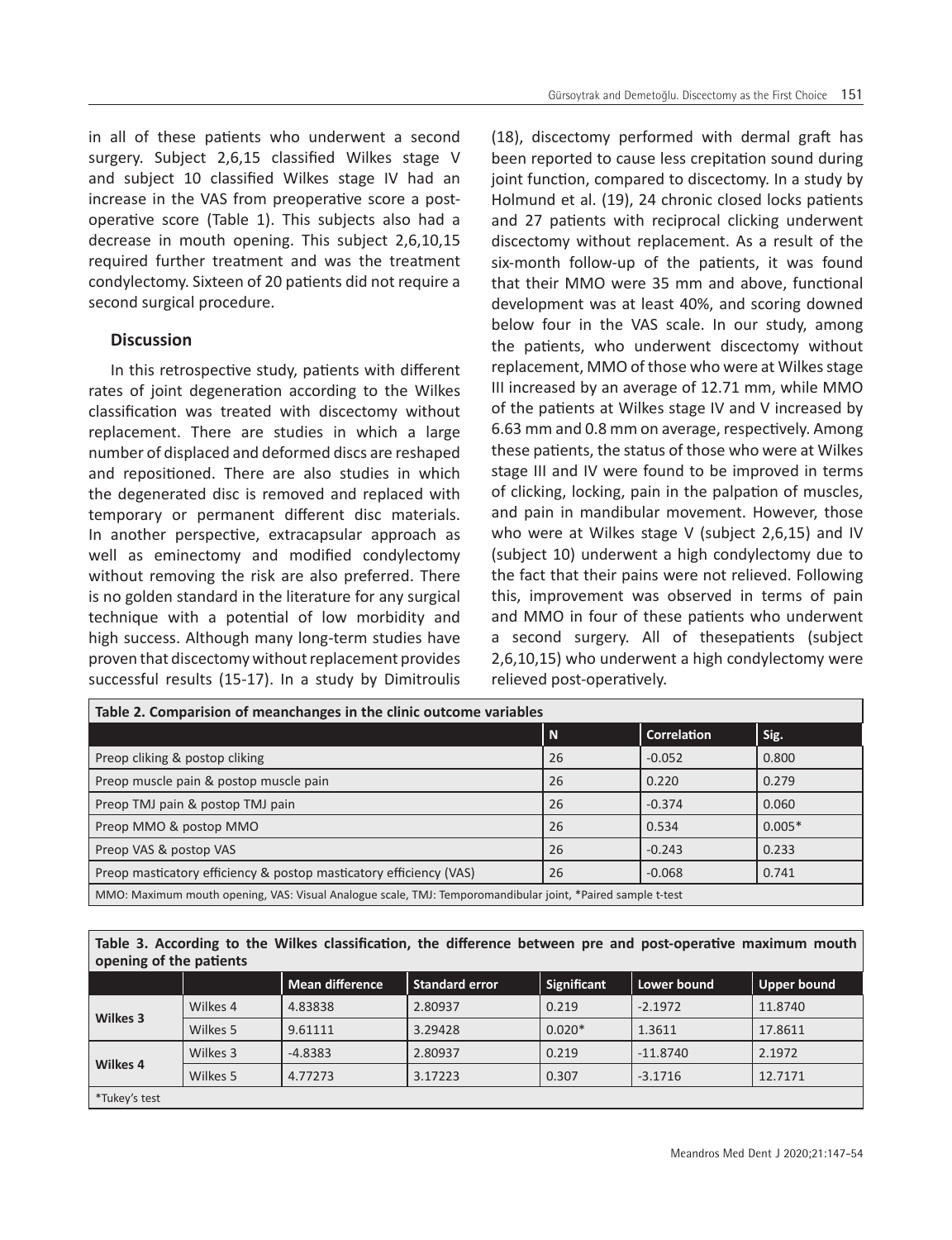Six of the patients had bilateral discectomy, while 14 patients underwent unilateral discectomy. Among those patients who had bilateral discectomy, three of the patients, whose at least one side was at Wilkes stage V, underwent a second surgery (subject 2,6,15). And those patients who had unilateral discectomy, one of the patients, whose only one side was at Wilkes stage IV, underwent a second surgery (subject 10) .We attributed this to the fact that patients who underwent bilateral discectomy with at least one side at Wilkes stage V had less improvement after discectomy, compared to other patients (those who were at Wilkes stage III and IV and who underwent unilateral discectomy).

As stated by Miloro et al. (17), if the jaw is responsible for the reduction of jaw functions and if the anatomical problem cannot be solved by nonsurgical and minimally invasive procedures, the disc must be removed without being inserted again. If the morphology of the disc is abnormal and it provides a poor TMJ disc-condyle-fossa relationship, mandibular movement will be restricted in which the disc must also be removed (17). In particular, minimal invasive surgeries such as arthrocentesis and arthroscopy can be tried to treat abnormalities in the disc position or morphology of Wilkes stage I to III. However, as stated by Zhang et al. (20), minimal invasive surgeries do not provide a permanent solution for Wilkes stages IV and V due to the potential risk of relapse. Furthermore, a temporary vascular tissue formation can be induced in the region by using a dermis-fat graft of the disc, temporal muscle flap or fat tissue following the discectomy. However, jaw movements can be restricted since fat is too soft and easily shredded and it creates potential tissue for scar. Dermis-fat graft is used to fill the joint space after discectomy (21). Dermis-fat grafts are a physical barrier for heterotypical bone formation and fibrosis (22,23), but do not always protect the condyle from degenerative changes like osteoarthritis (22). In a study by Dimitroulis (22), joint replacement and condylectomy were required due to the development of osteoarthritis in eight of 123 patients. In the studies by Hansson et al. (24) and Takaku et al. (25), MRI findings of the patients, who underwent discectomy without replacement, have revealed that the intervening soft tissue having direct contact with the thick articular surfaces has filled the joint space. Therefore, the advantages of filling of the

joint space by abdominal dermis-fat graft or fat graft after discectomy in these patients may not neutralize the disadvantages of creating a second surgical site, post-operative pain, and morbidity. In this case, if there is a possibility of a degenerative change in the condyle in the cases whose joint space is filled, should discectomy performed without replacementbe the first choice in patients in terms of pain and morbidity?

Nyberg et al. (16) included only the patients with unilateral internal derangement for whom they applied discectomy without replacement. In a study by Miloro et al. (17), 23 patients who underwent discectomy without replacement (11 were unilateral; 6 were bilateral) were included. In our study, bilateral discectomy and unilateral discectomy were applied for six and 14 patients, respectively. A limitation of our study may be the combined evaluation of patients who underwent unilateral and bilateral discectomy. We believe that patients who have operated for the second time may have changed the result since the first surgeries were considered in the pre and postoperative evaluation of pain in the VAS. Because in our clinical evaluations, post-operative records of patients who had unilateral discectomy were positive.

Success criteria for TMJ meniscectomy, recommended by second Goss (26) and Holmlund et al. (8) are as follows:

i. Mild, short and sparse pain without any concern

ii. Vertical mandibular movement of more than 35 mm; protrusive and lateral mandibular movement of more than 6 mm

iii. Being able to consume the routine diet easily by avoiding hard foods at worst

iv. Stability of changes in possible degenerative images in imaging

v. Absence of significant complications

vi. Absence of symptoms for at least two years

In a study by Hansson et al. (24), MMO of all patients was increased during the one-year follow-up period, and no pain was reported in 20 of 28 patients, however, four patients reported residual pain one year later. Takaku et al. (25) reported no restricted mouth opening in 31 of 35 patients followed by long-term MRI, who underwent discectomy without replacement. Additionally, 32 of the patients reported no pain while three had pain only in occlusal movements. Based on i,ii,iii and v no success criteria,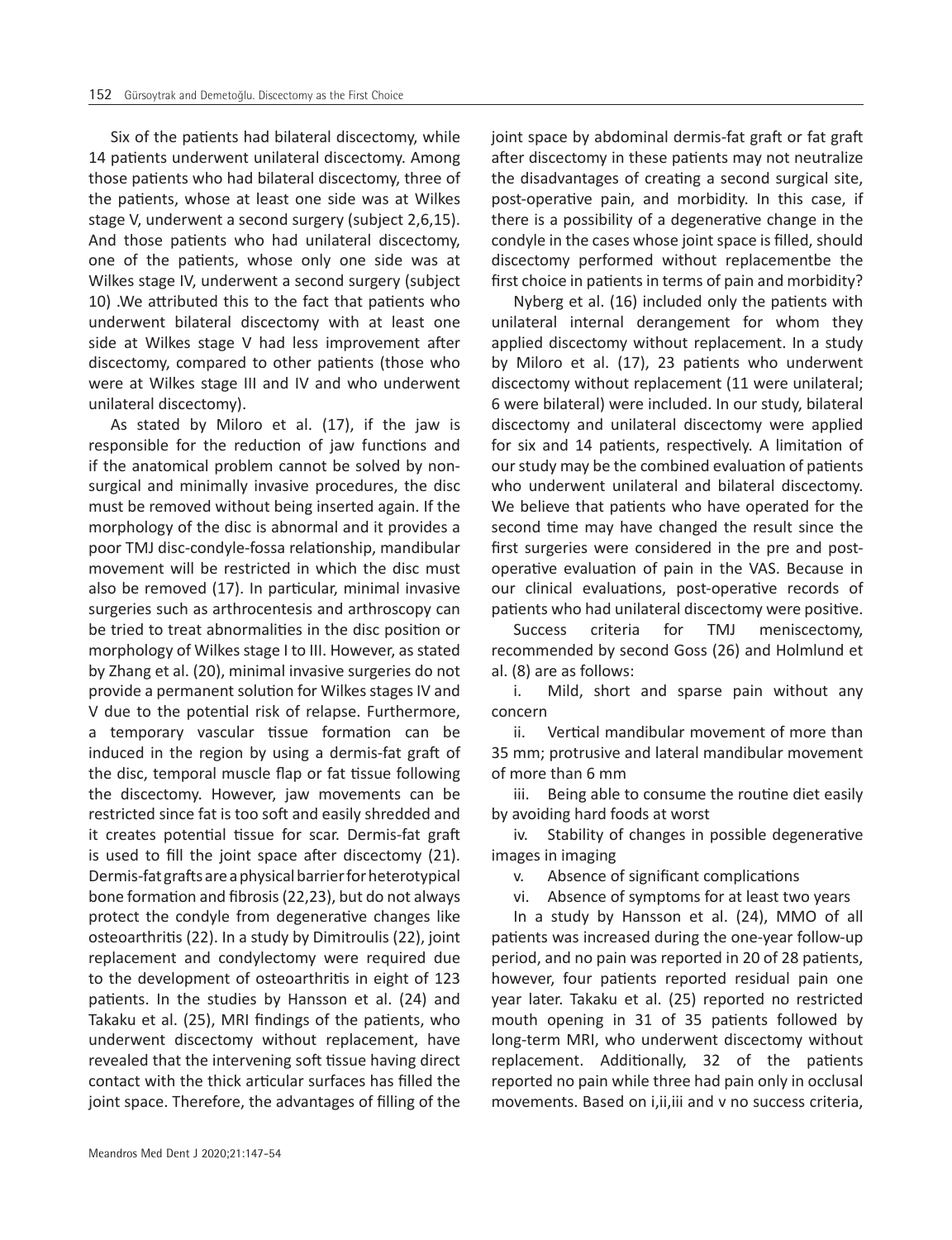we believe that we have achieved 80% success in 16 of 20 patients without requiring any second surgery. No patients at the Wilkes stage III was required to be reoperated; our success rate was 100%. However, four of our patients with Wilkes stage V on one side and Wilkes stage V or IV on the other were required to be operated for the second time. This meant 20% success. However, after performing modified condylectomy in these patients, our success rate increased to 100%. We believe that the use of discectomy in cases where conservative treatment fails is significant. However, we would like to state that case-adapted treatment is significant for the patients at Wilkes stage V.

# **Conclusion**

We believe that discectomy surgery without replacement is a good treatment option to relief the pain and improve the functions in cases where conservative treatment fails. Future studies with a larger patient population evaluating the relationship between the condyle and fossa in details for longer period of time will provide a better understanding of the results.

## **Ethics**

**Ethics Committee Approval:** This retrospective cohort study was performed by two surgeons with similar experience and ethics committee approval was obtained and was conducted in accordance with the guidelines of the World Medical Association Declaration of Helsinki and the Local Ethics Committee of Adnan Menderes University (Aydın, Turkey) approved it with 2018/049 ethical number.

**Informed Consent:** Informed consent was obtained from all patients.

**Peer-review:** Externally peer-reviewed.

#### **Authorship Contributions**

Concept: B.G., Design: B.G., Data Collection or Processing: B.G., U.D., Analysis or Interpretation: B.G., U.D., Literature Search: B.G., Writing: B.G.

**Conflict of Interest:** No conflict of interest was declared by the authors.

**Financial Disclosure:** The authors declared that this study received no financial support.

# **References**

1. Roberts C, Katzberg RW, Tallents R, Espeland MA, Handelman SL. The clinical predictability of internal derangements of temporomandibular joint. Oral Surg Oral Med Oral Pathol 1991; 71: 412-4.

- 2. Wilkes CH. Internal derangements of the temporomandibular joint. Pathologicalvariations. Arch Otolaryngol Head Neck Surg 1989; 115: 469-77.
- 3. Buckley MJ, Merrill RG, Braun TW. Surgical management of internal derangement of the temporomandibular joint. J Oral Maxillofac Surg 1993; 51(Suppl 1): 20-7.
- 4. Kaplan AS, Assael LA. Temporomandibular disorders diagnosis and treatment. WB Saunders 1991; 95-103.
- 5. McNeill C, editor. Temporomandibulardisorders: guidelines for classification, assessment and management. 2nd ed. Chicago (IL): Quintessence Publishing Co.; 1993.
- 6. Palconet G, Ludlow JB, Tyndall DA, Lim PF. Correlating cone beam CT results with temporomandibular joint pain of osteoarthritic origin. Dentomaxillofac Radiol 2012; 41: 126-30.
- 7. Larheim TA, Westesson P, Sano T. Temporomandibular joint disk displacement: comparison in asymptomatic volunteers and patients. Radiology 2001; 218: 428-32.
- 8. Holmlund AB, Gynther GW, Axelsson S. Diskectomy in treatment of internal derangement of the temporomandibular joint. Follow-up at 1, 3 and 5 years. J Oral Maxillofac Surg 1993; 76: 972-1071.
- 9. Eriksson L, Westesson PL. Discectomy as an effective treatment for painful temporomandibular joint internal derangement: a 5-year clinical and radiographic follow-up. J Oral Maxillofac Surg 2001; 59: 750-9.
- 10. Farrar WB. Diagnosis and treatment of anterior dislocation of articular disc. N Y J Dent 1971; 41: 348-51.
- 11. Ericksson L, Westesson PL. Long-term evaluation of meniscectomy of the temporomandibular joint. J Oral Maxillofac Surg 1985; 43: 263-9.
- 12. Hall D. The role of discectomy for treating internal derangements of the temporomandibular joint. Oral Maxillofac Surg Clin North Am 1994; 6: 287.
- 13. Dolwick MF. The role of temporomandibular joint surgery in the treatment of patients with internal derangement. Oral Surg Oral Med Oral Pathol Oral Radiol Endod 1997; 83: 150-5.
- 14. Dworkin SF, LeResche L, DeRouen T, Von Korff M: Assessing clinical signs of temporomandibular disorders: reliability of clinical examiners. J Prosthet Dent 1990; 63: 574-9.
- 15. Miloro M, Henriksen B. Discectomy as the primary surgical option for internal derangement of the temporomandibular joint. J Oral Maxillofac Surg 2010; 68: 782-9.
- 16. Nyberg J, Adell R, Svensson B. Temporomandibular joint discectomy for treatment of unilateral internal derangements e a 5 year follow-up evaluation. Int J Oral Maxillofac Surg 2004; 33: 8-12.
- 17. Miloro M, McKnight M, Han MD, Markiewicz MR. Discectomy without replacement improves function in patients with internal derangement of the temporomandibular joint. J Craniomaxillofac Surg 2017; 45: 1425-31.
- 18. Dimitroulis G. The use of dermis grafts after discectomy for internal derangement of the temporomandibular joint. J Oral Maxillofac Surg 2005; 63: 173-8.